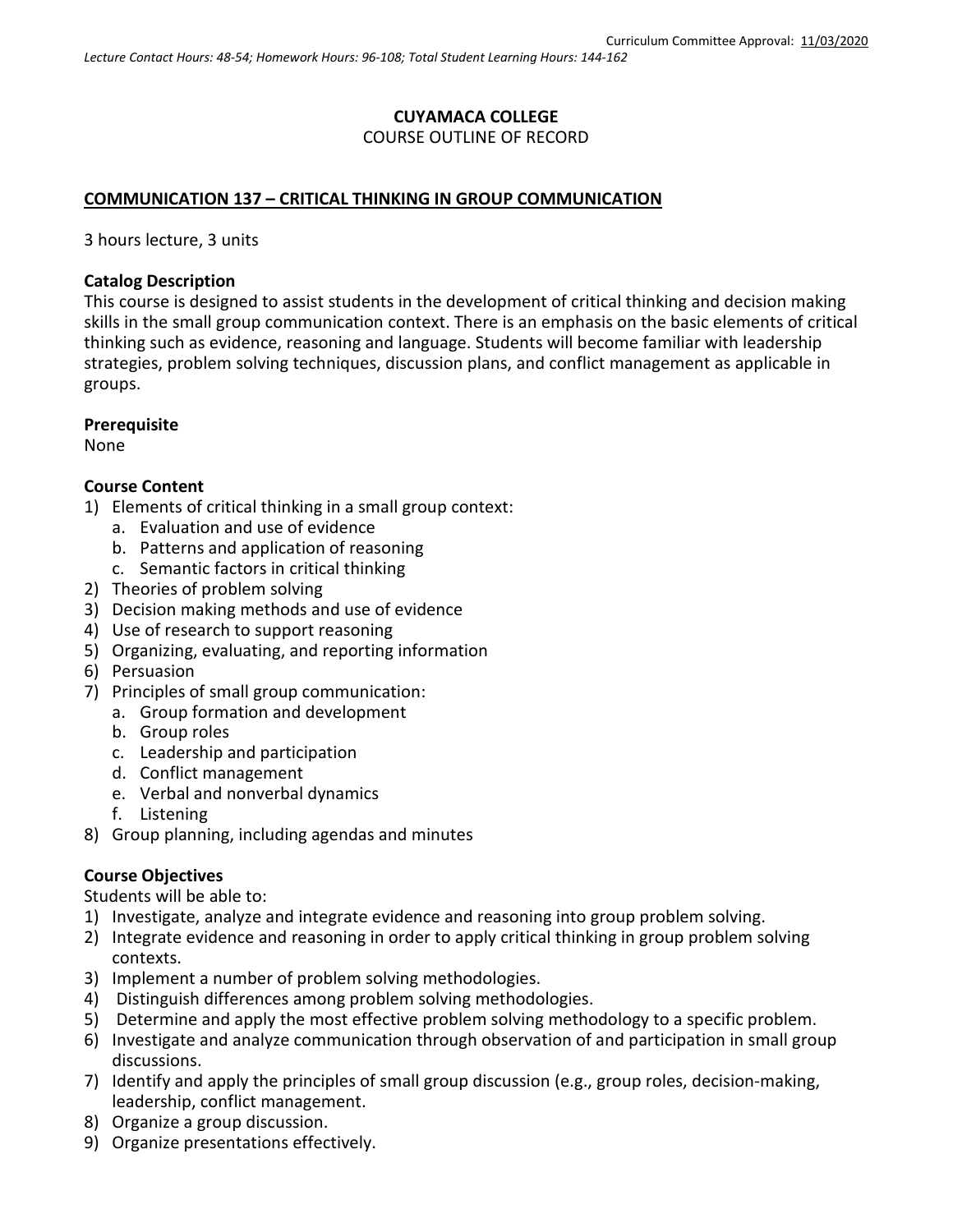- 10) Demonstrate the ability to effectively prepare for and deliver presentations within small group settings.
- 11) Analyze and implement group leadership principles.
- 12) Adapt communication strategies to fit the audience and situation.
- 13) Present their views with persuasive force.

## **Method of Evaluation**

A grading system will be established by the instructor and implemented uniformly. Grades will be based on demonstrated proficiency in subject matter determined by multiple measurements for evaluation, one of which must be essay exams, skills demonstration or, where appropriate, the symbol system.

- 1) Exams (written) that require students to identify and apply the principles of small group discussion, analyze and implement group leadership principles, investigate, analyze and integrate evidence and reasoning, and recognize a number of problem solving methodologies and distinguish differences among them.
- 2) Written assignments that require students to identify and apply the principles of small group discussion, and investigate, analyze and integrate evidence and reasoning.
- 3) Student discussions that demonstrate the ability to identify and apply the principles of small group discussion, investigate and analyze communication through observation of and participation in small group discussions, and analyze and implement group leadership principles. Evaluation will be based on criteria established and presented in class.
- 4) Student evaluations of group discussions which assess students' ability to identify and apply the principles of small group discussion, and investigate and analyze communication through observation of and participation in small group discussions. Evaluation criteria are established by the instructor based on principles presented in class.

### **Special Materials Required of Student**

None

### **Minimum Instructional Facilities**

Smart classroom with moveable seats, video recording/playback equipment

### **Method of Instruction**

- 1) Lecture and demonstration
- 2) Group discussion, projects
- 3) Feedback on student discussions

### **Out-of-Class Assignments**

- 1) Reading assignments
- 2) Written exercises
- 3) Conduct research for assigned projects
- 4) Prepare presentations for in-class activities and simulations

#### **Texts and References**

- 1) Required (representative examples):
	- a. Engleberg and Wynn, *Working in Groups*, 7th edition, Pearson, 2017.
	- b. Beebe and Masterson, *Communicating in Small Groups: Principles and Practices*. 12th edition, Pearson, 2020.
- 2) Supplemental: As assigned